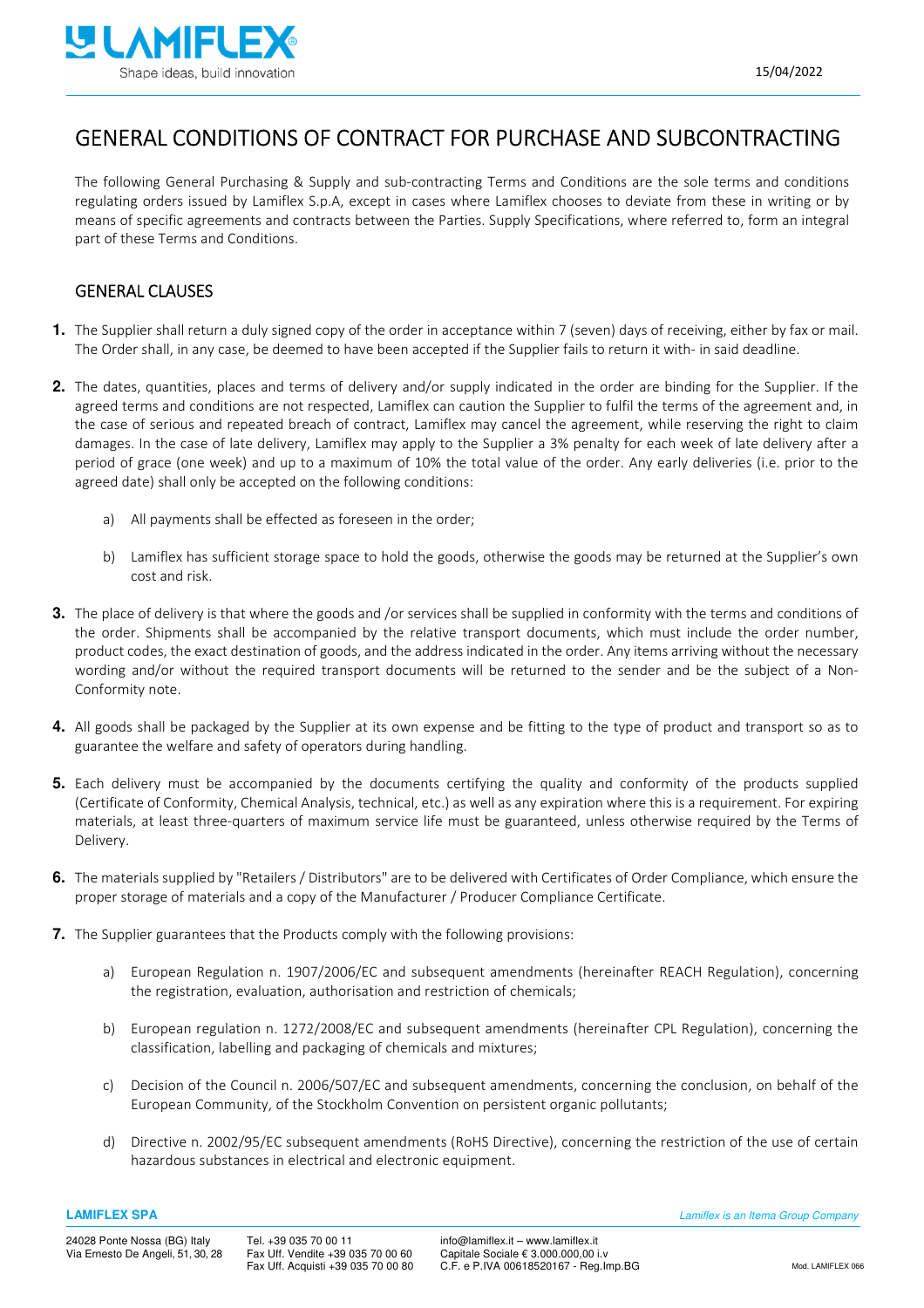

According to REACH Regulation, the Supplier undertakes to register substances in Products at the European chemical agency (ECHA). Pursuant to REACH Regulation and CPL Regulation, the Supplier undertakes to provide to Lamiflex, concurrently with each Product, the relevant updated Safety Data Sheet, in Italian language. The Supplier shall also send the said Sheet to Purchase Manager Office of Lamiflex, by e-mail at the following address: uff.acquisti@lamiflex.it.

If the composition of the Product changes, the Supplier shall provide to Lamiflex the relevant Safety Data Sheet, as well as send a copy of the said Sheet, by e-mail to Purchase Manager Office of Lamiflex.

Furthermore, for each Product, supplied or modified, which contain substances of very high concern (hereinafter SVHC substance) included in the Candidate List of substance, the Supplier shall specify, as per article 33 of the REACH Regulation, that the Product contains SVHC substance in a concentration above 0,1 % weight by weight (w/w). In this case the Supplier shall provide the name of the SVHC substance, the weight by weight percentage ratio, and sufficient informations to allow safe use of the Product.

Otherwise, the Supplier shall specify that the Product does not contain SVHC substance or contains SVHC substance in a concentration less than 0,1 % weight by weight (w/w).

If the Product contains a SVHC substance listed in annex XIV of REACH Regulation, the Supplier shall provide to be authorised to place on the market and use this substance, after the relevant sunset date.

The Supplier shall send the above declarations, signed by its authorized legal representative and on its letterhead, to Purchase Manager Office of Lamiflex at the following address: uff.acquisti@lamiflex.it. In case during the supply of the Products, a new substance, contained in the Product, has been added to the Candidate List of substance, the Supplier shall send to Purchase Manager Office of Lamiflex a separate write communication. The update Candidate List of substance is available on European chemical agency web site (https://echa.europa.eu/it/candidate-list-table).

The Supplier shall indemnify Lamiflex for any damage arising from any breach of the duties set forth in article 7 of these General Conditions of Contract for Purchase and Subcontracting. In any case, Lamiflex reserves itself the right to claim compensation for any direct or indirect damage.

- **8.** In the case of ceased production by the Supplier of an article in usual supply, the supplier is required to inform Lamiflex with such an advance that allows, if necessary, a provision that can assure to Lamiflex the continuity of its production.
- **9.** The prices indicated in the order are considered fixed until the completion of the supply. Payments will be made in accordance with the Order provided that: a valid invoice has been issued; the supply has been accepted by the quality control according to what's provided in the following section "Clauses relating to quality assurance"; there are no suspended breaches of contract notified to Supplier by Lamiflex. Payments falling on 31 August and 31 December of each year shall be definitely postponed to the 10th day of the following month. The accounts receivable arising from the order may not be transferred or sold to third parties.
- **10.** The Supplier shall treat all commercial and technical information made available by Lamiflex as confidential, this being subject to industrial property rights belonging to Lamiflex, including any results obtained while carrying out the order received from Lamiflex. The Supplier shall also be expected to transmit all information and data to Lamiflex, who shall be recognized as the rightful owner of such information and data. The Supplier undertakes to extend these obligations to its own employees and to any subcontractors it may use. All Quality requirements transmitted by Lamiflex, must be fully reported by the Supplier and be seen on the subcontractor. All information and data contained in the order and the pertinent enclosures shall be considered as strictly confidential and may only be used for the purposes foreseen by the order and may not be reported. The order may not be sold by the Supplier to third parties without first obtaining written approval to do so from Lamiflex.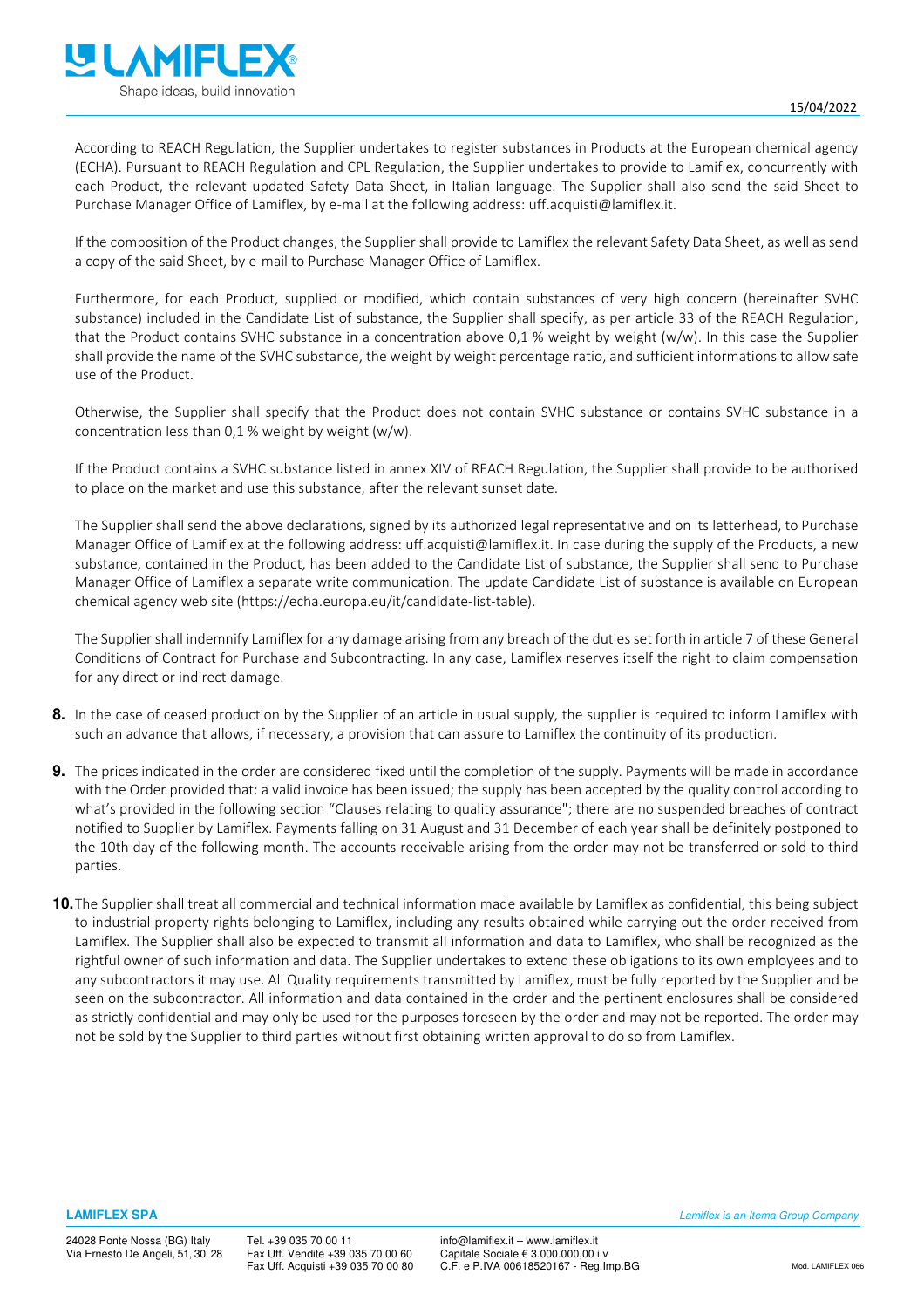

- **11.** If the order is carried out on Lamiflex premises (contract), the Supplier is expected to provide all necessary technical measures during the production process in order to guarantee the welfare and safety of its own workers, in compliance with the laws governing occupational health and safety (Italian Legislative Decree 81/08), including information provided by Lamiflex regarding any risks in the workplace, accident prevention measures and procedures and any adopted emergency measures relative to its own production processes. Lamiflex must be inform ed about any subcontracts; only those subcontractors authorized by Lamiflex may perform the work indicated in the order and shall assume the same liabilities and obligations as the Supplier when performing the order.
- **12.** Lamiflex may unilaterally withdraw from the order at any time, in whole or in part, informing the Supplier of its intention to do so in writing. Upon receipt of said notification, the Supplier shall immediately interrupt any activities on behalf of Lamiflex, who shall pay the Supplier an adequate sum of money to cover any costs directly incurred by the same as a result of termination. The Supplier shall accept said sum in full settlement and satisfaction of any claim it may forward as the result of termination of the order and shall make every possible effort to reduce the aforementioned direct costs. The sum paid to the Supplier by Lamiflex on account of unilateral termination of the order may not, under any circumstances whatsoever, exceed the agreed price that would have been paid by Lamiflex if the work had been completed in accordance with the order. Lamiflex reserves the right to demand delivery of any goods ready for dispatch and the relevant documents.

Lamiflex shall have the right to terminate the order, in whole or in part, informing the Supplier of its intention to do so in writing, with effect from the date on which the Supplier receives said notification, in the following cases:

- a) non delivery of the goods and/or services within the agreed delivery terms;
- b) non conformity of the goods and/ or services with the technical/quality requirements foreseen in the order;
- c) breach of the provisions of clauses 2, 5, 7, and of the following section "Clauses relating to the application of the Organizational Management Model" L.D. 231/01" breach of welfare, insurance, health & safety and environmental terms leading to losses or prejudice for Lamiflex;
- d) the Supplier discontinues its business or starts bankruptcy proceedings, enters receivership, is involved in agreements with creditors or any other winding-up proceedings.

If the order is terminated, Lamiflex shall have the right to claim a refund for all costs, expenses and burdens it may have incurred, included therein those deriving from the procurement of the Supply from third parties; Lamiflex shall also have the right to obtain damages for any further losses incurred as a result of terminating the order.

**13.** All business relations arising from this agreement are governed and regulated by Italian Law. Any disputes arising from such relations as a result of this agreement shall be decided exclusively by the Bergamo Court of Law, expressly excluding any alternative law courts.

#### ORIGIN DECLARATION

**14.** In case of supply of a new Product, the Supplier undertakes to send the origin declaration of the new Product to Lamiflex and renew the origin declaration upon its expiry date. Otherwise, Lamiflex shall terminate immediately the supply relationship. It's understood that, in this case, Lamiflex reserves itself the right to claim compensation for any direct or indirect damage, including any penalties arising from failure to provide the origin declaration.

## CLAUSES RELATING TO QUALITY ASSURANCE

- **15.** The Supplier undertakes to guarantee and maintain the level of Standard of quality set at the time of qualification for the entire duration of the supply (including skills, qualifications of people, processes, etc.). Lamiflex reserves the right to introduce a specific Quality Control or Acceptance Test to suit the goods and/or services fore- seen in the order.
- **16.** Upon being notified, the Supplier (including sub-contractors, if any) shall recognize the rights of Lamiflex, the Customer, any Surveillance Body and Civil/Military Authorities to access plants where the goods are manufactured or services are carried out and to view the relative documentation without this relieving the Supplier from its obligations of warranty or constituting acceptance.
- **17.** The Supplier guarantees that the supply shall comply with the specifications indicated in the order and pertinent enclosures and that it is free of faulty materials and/or manufacturing defects, design faults and software errors, where applicable. Before making any changes, the Supplier shall inform Lamiflex. Unless otherwise specified, all supplies must conform to the review

#### **LAMIFLEX SPA** Lamiflex is an Itema Group Company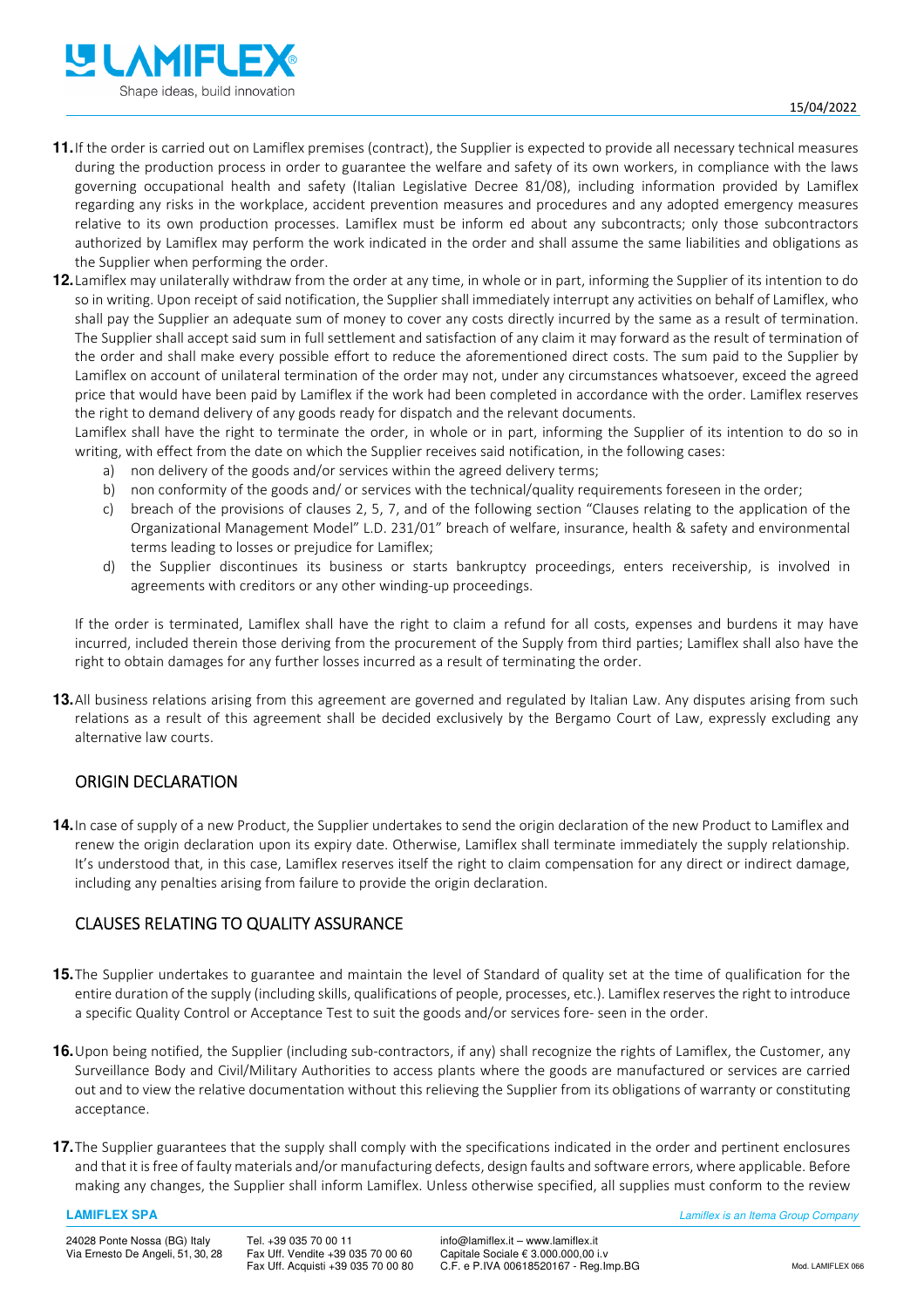

of technical documents in force on the order issue date.

- **18.** Should the products fail to respect the Supply Specifications (non conforming products), the Supplier shall inform the Lamiflex Quality Control department within 24 hours after detection, segregate and clearly identify the product as being NC, awaiting written decisions from LQC concerning their approval and subsequent processing.
- **19.** Acceptance of goods and/or services is subject to inspection and/or checks in order to ensure accuracy, suitability and the absence of flaws. Lamiflex shall inform the Supplier of any such problems immediately upon discovery. Any items found to be non-conforming at acceptance and/or during manufacturing shall be replaced entirely at the Supplier's own expense within the term of 10 days from receipt of the goods, even if the corresponding invoice has already been paid. Failure to do so shall give Lamiflex the right to correct the faulty material itself or have it corrected by third parties at the Supplier's expense, reserving the right to claim further damages including losses due to production standstill.
- **20.** Any time that Lamiflex discovers a case of non conformity, it shall immediately inform the Supplier by means of a Non Conformity Report (NCR). The Supplier shall be charged for each NCR. The cost of NC management is €50.
- **21.** The Supplier acknowledges and agrees that the delivery is not accepted will be deemed never delivered and in this case will be applied step 2.

### ADDITIONAL CLAUSES FOR AERONAUTICAL FIELD SUPPLIERS (A)

- **22.** If not certified yet in accordance with EN-AS-JISQ-9100, the Supplier shall take all efforts to acquire this certification. In case of impossibility to achieve certification Lamiflex will guarantee for the supplier:
	- a) If raw material supplier, specific documentation will be requested;
	- b) If the supplier is a subcontractor, a specific process will be activated that includes an audit of the supplier and the formulation of a DQP, a declaration of process qualification
- **23.** The supplier shall ensure the prevention of any counterfeit parts.
- **24.** Any modification to the organization, process, products or services including changes to the use of sub-contractors or production sites that are involved in the order in progress must be agreed in advance.
- **25.** The Supplier of raw material undertakes to perform the First Article Inspection (FAI) on the first lot provided to Lamiflex. The relevant Report shall comply with the requirements of EN-AS-JISQ-9102 latest Revision. If the supplier does not have the FAI forms, he can request them directly from the Lamiflex Quality Office by writing to the following e-mail address: cq@lamiflex.it. The Supplier shall provide this Report to Lamiflex, concurrently with the first delivery of the Product. The supplier undertakes to perform the first article inspection every two years and to send the Report to Quality Manager Office of Lamiflex, by email, at the following address: cq@lamiflex.it
- **26.** In the case of subcontracting, the supplier is required to ensure the flow-down of Lamiflex requirements.
- 27. The supplier is required to keep and make available the supporting documentation for a period of not shorter than five years from the date of delivery.
- **28.** The supplier shall ensure that his employees are aware of their contribution to product and service compliance; their contribution to product safety; the importance of ethical behaviour.

**LAMIFLEX SPA** Lamiflex is an Itema Group Company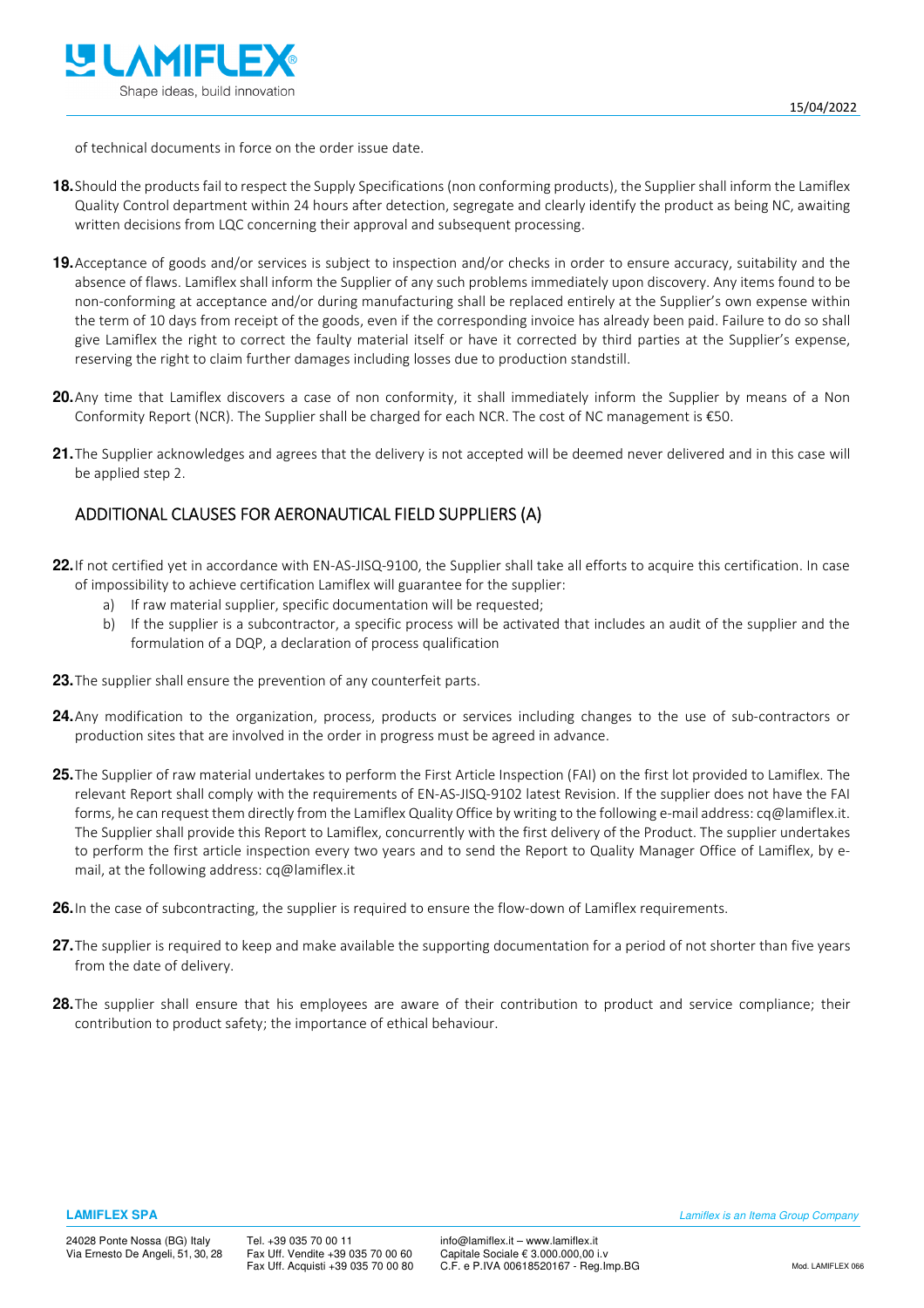

### CLAUSOLE AMBIENTAL ENVIRONMENTAL CLAUSES

**29.** The Supplier is required to satisfy all environmental rules and regulations. Merely by way of example a nd not limited to this, said rules and regulations may include:

- a) the existence of all permits and letters of authorization to carry on the activities in question (e.g. air emissions, discharges, waste management);
- b) the existence Fire Safety Certificates if so required;
- c) etc..

#### CONCERNING THE SUPPLY OF MACHINERY/EQUIPMENT

- **30.** The Supplier declares, guarantees and certifies that its machinery and equipment conform with EU Directives concerning product safety, including and not limited to Directive 2006/42/EC (Machinery Directive) and subsequent updates.
- **31.** Supplier shall guarantee the availability of spare parts, machinery and equipment for a minimum period of 10 years from the time of purchase of plant. All products shall be supplied under warranty for a minimum period of 24 (twentyfour) months from the date of delivery or inspection.
- **32.** In order to guarantee the correct use and maintenance of its machinery and equipment, the Supplier shall provide the relevant instruction and maintenance handbook in the Italian language.

#### PRIVACY LAW

**33.** Lamiflex undertakes to process personal data in compliance with the European Regulation n. 679/2016 con- cerning the protection of personal data and the Italian Legislative Decree 10 August 2018, n. 101, concerning the provisions for the alignment of the Italian legislation to the aforementioned European Regulation. In this regard, Lamiflex has already sent the Privacy Notice to the Supplier.

#### CLAUSES RELATING TO THE APPLICATION OF THE ORGANIZATIONAL MANAGEMENT MODEL L.D.231/01

**34.** The Supplier declares to be aware of the provisions of Legislative Decree 231/2001, and that he acknowledges the provisions of the Code of Ethics of Lamiflex SpA published on its web site (http://www.lamiflex.it/corporate-governance/?lang=en), and he declares to conduct his business in accordance with appropriate procedures, to avoid the occurrence of any illicit facts relevant to pursuance of the said Decree. Any breach or attempt to breach by the Supplier, and any person who works for him, of the code of ethics of Lamiflex S.p.A. or relevant behaviour under the above law, which Lamiflex at any time has become aware of, entitles Lamiflex to terminate the Or- der/Contract for due reason.

### CODE OF ETHICS

- **35.** The Supplier declares to refrain from seeking or obtaining benefits from third parties by promising or guaranteeing remuneration that is not related to legitimate and correct business relationships.
- **36.** The Supplier undertakes to comply with the principles set out in ILO Conventions relating to abolition of forced labour, elimination of child labour, equality and trade union freedom.
- **37.** The Supplier shall not hire children under 16 years of age, unless permitted by applicable law and with mutual written consent. Without prejudice to compliance with the regulations in force and to the prior written consent of Lamiflex, the Supplier may employ apprentices under the age of 16 for the performance of the Orders.
- **38.** The Supplier may use penitentiary work for the provision of services or for the manufacture of products for Lamiflex, only with written consent of the latter.